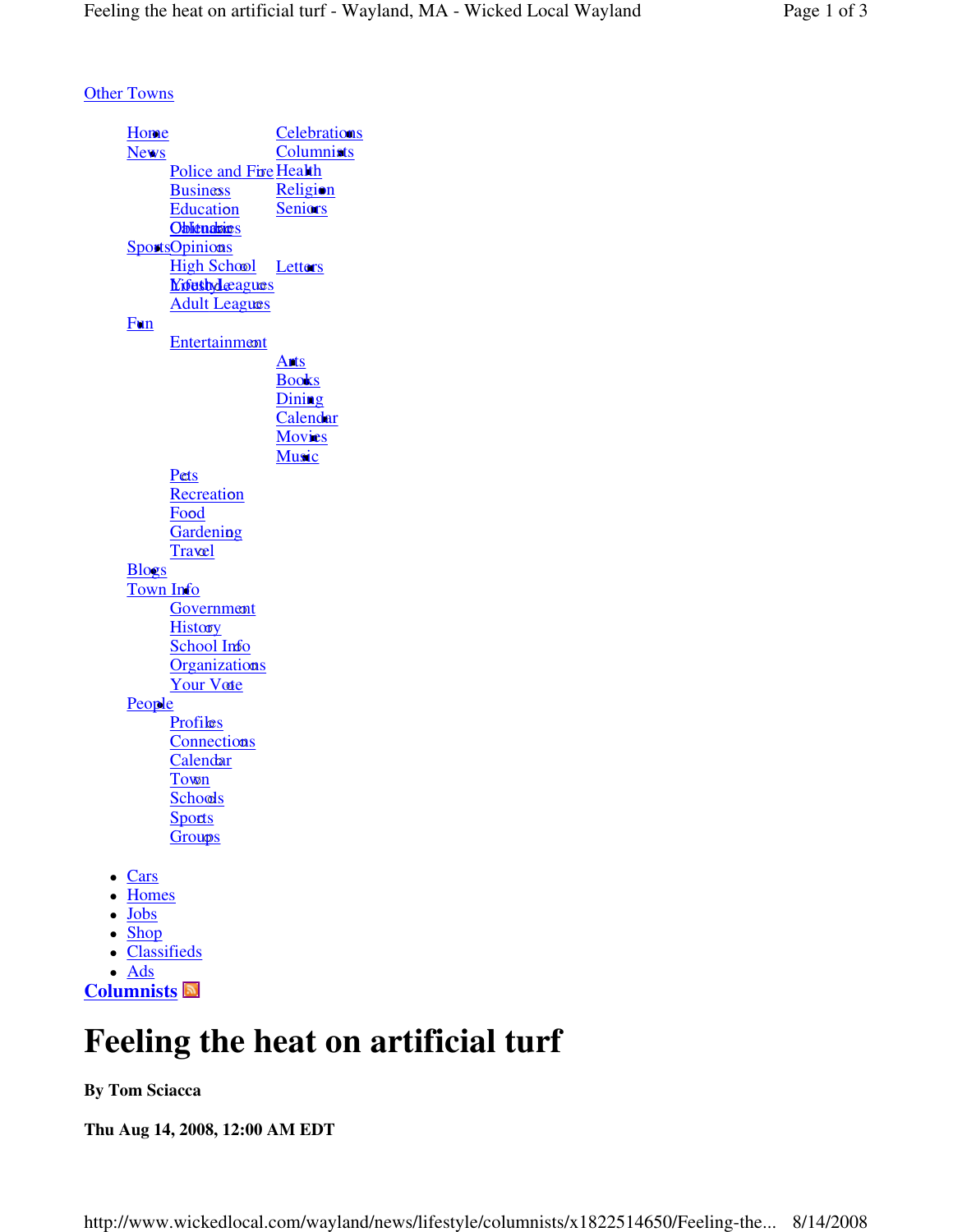### WAYLAND -

 On July 16, at 1:30 p.m., when the air temperature was 86 degrees, I measured a surface temperature of 162 degrees on the Wayland artificial turf field. In early June I measured 161. In both cases nearby grass measured in the low to mid 90s.

 Last year I made a series of temperature measurements on local turf fields beginning in August showing dangerously high temperatures, as high as 156 degrees. I presented the data to the Wayland Board of Health in January, which subsequently suggested to the Park and Recreation Commissioners that they post signs warning of danger from extreme heat on the Wayland field. To date, the Wayland Park and Recreation Commission and the Board of Selectmen, led most vocally by current Chair Michael Tichnor, have refused to acknowledge any thermal problem. New York City officials, however, heard about the Wayland idea of posting a sign through the media and have now done it on their hundreds of artificial turf fields, where they have also measured temperatures in the 160's. The NYC Health Department report says people can suffer dehydration, heatstroke and thermal burns at field temperatures above 115 degrees.

 "This field can get hot on warm, sunny days," says the posting by the city's Parks Department. "If you experience symptoms of heat-related illness, such as dizziness, weakness, headache, vomiting, or muscle cramps, move to a shaded area. Drink water, rest, and seek medical attention if you do not feel better."

 This is not a new problem. Shortly after the installation of one of the first new generation artificial turf fields (like Wayland's) in 2002, a Brigham Young University coach received burns on his feet through his shoes. As a result the BYU Health Services Department investigated and imposed a temperature limit of 120 degrees for use of the field. And the problem hasn't gone away. Just last year Sports Illustrated reported that six Peruvian soccer players suffered foot burns from playing on hot turf.

 The other concern besides burns is heat stress. Playing on a hot day in the hot sun generates an enormous amount of thermal stress on the human body in any case. The added radiative heat from a hot turf field below may be enough to exceed the body's ability to get rid of all that heat, leading to serious illness ranging from heat rash to heat stroke, a serious life-threatening emergency. Coaches and players need to be trained to deal with hot conditions.

 Nancy McShea, Park and Recreation Director, claimed to have checked "thousands" of Web sites and found no evidence of injuries from hot turf. As a result, she argued against any need for warning signs. Inexplicably, she apparently did not find the same articles I did while researching this column.

 Even the industry is finally admitting the problem. Rick Doyle, President of the Synthetic Turf Council, says "I don't think anyone in our industry would suggest it's a good idea to play on a surface that's that hot." Speaking to NPR on Aug. 7, he goes on to say "Just as coaches have to reschedule games due to rain when they play on grass fields, so too they need to reschedule or consider an alternative surface to play on when it's sunny."

 Wayland officials were warned of these problems before the field was built, but in the manner characteristic of the governing style of the last few years they had already decided to build this field before the plans were ever revealed publicly. So they bulled ahead and partially built it in spite of an outstanding environmental appeal, and then argued they had to finish it because of safety considerations! But their lack of willingness to deal with the heat safety issues speaks volumes about their real motivations.

 Despite the promises to Town Meeting that the field would be rented out virtually around the clock to generate income for the town, it has been very little used over the summer. But school sports teams will begin using it the last week of August, and some are scheduled for 2 p.m. games. From my measurements last year I expect temperatures in the 140's at that time on sunny afternoons in August and September. (Because the sun is lower, it will not get quite as hot as in June and July.) Because they refuse to acknowledge the problem, it seems unlikely that school and town officials will do anything to protect children from heat-related injury. It is up to parents to carefully consider whether they want to allow their children to play on these fields during sunny afternoons.  *Tom Sciacca is a retired engineer and life-long environmentalist.*

Comments (0)

Login or register to post a comment:

### **Login**